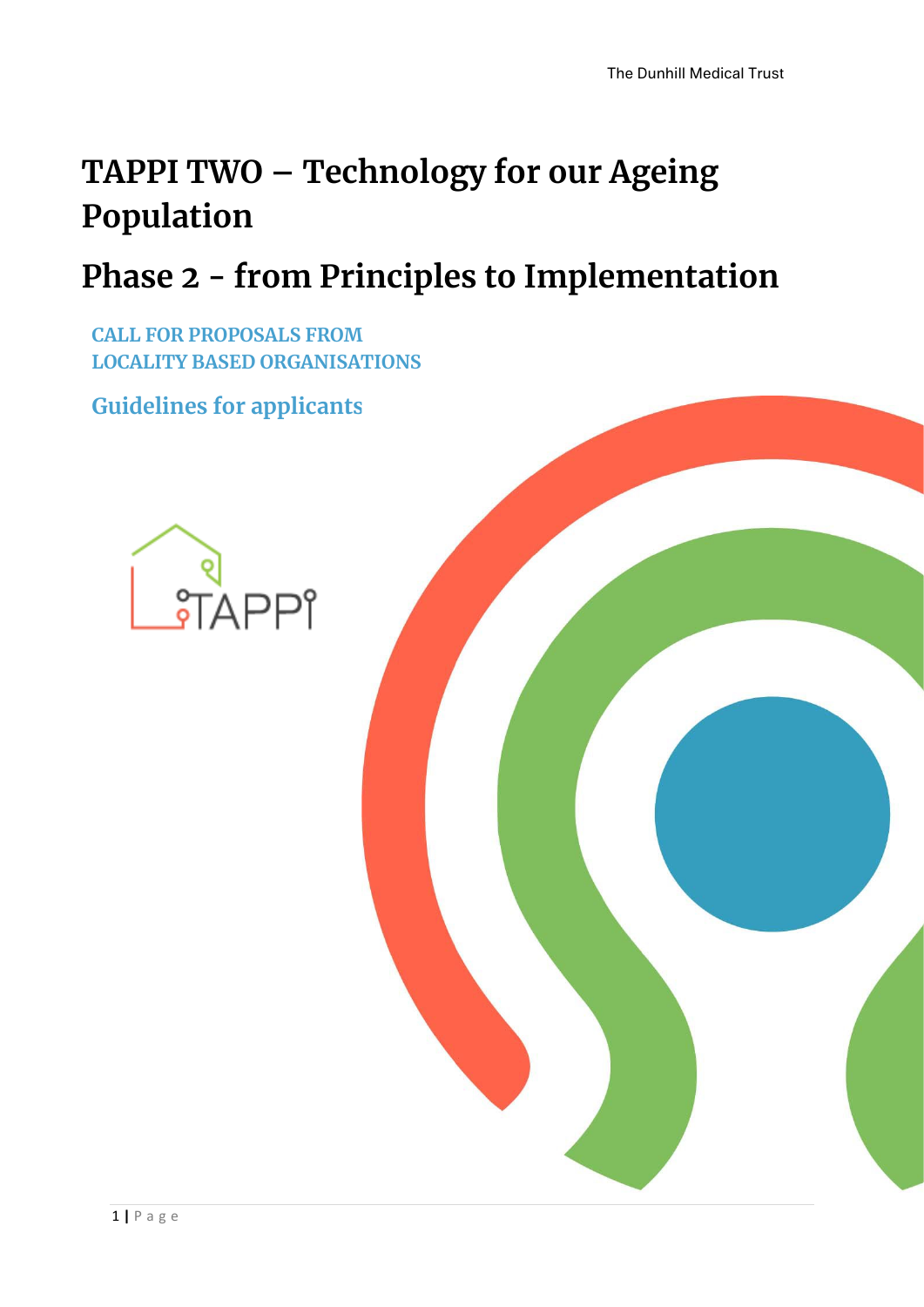| CONTENTS |  |
|----------|--|
|          |  |
|          |  |
|          |  |
|          |  |
|          |  |
|          |  |
|          |  |
|          |  |
|          |  |
|          |  |
|          |  |
|          |  |
|          |  |
|          |  |
|          |  |
|          |  |
|          |  |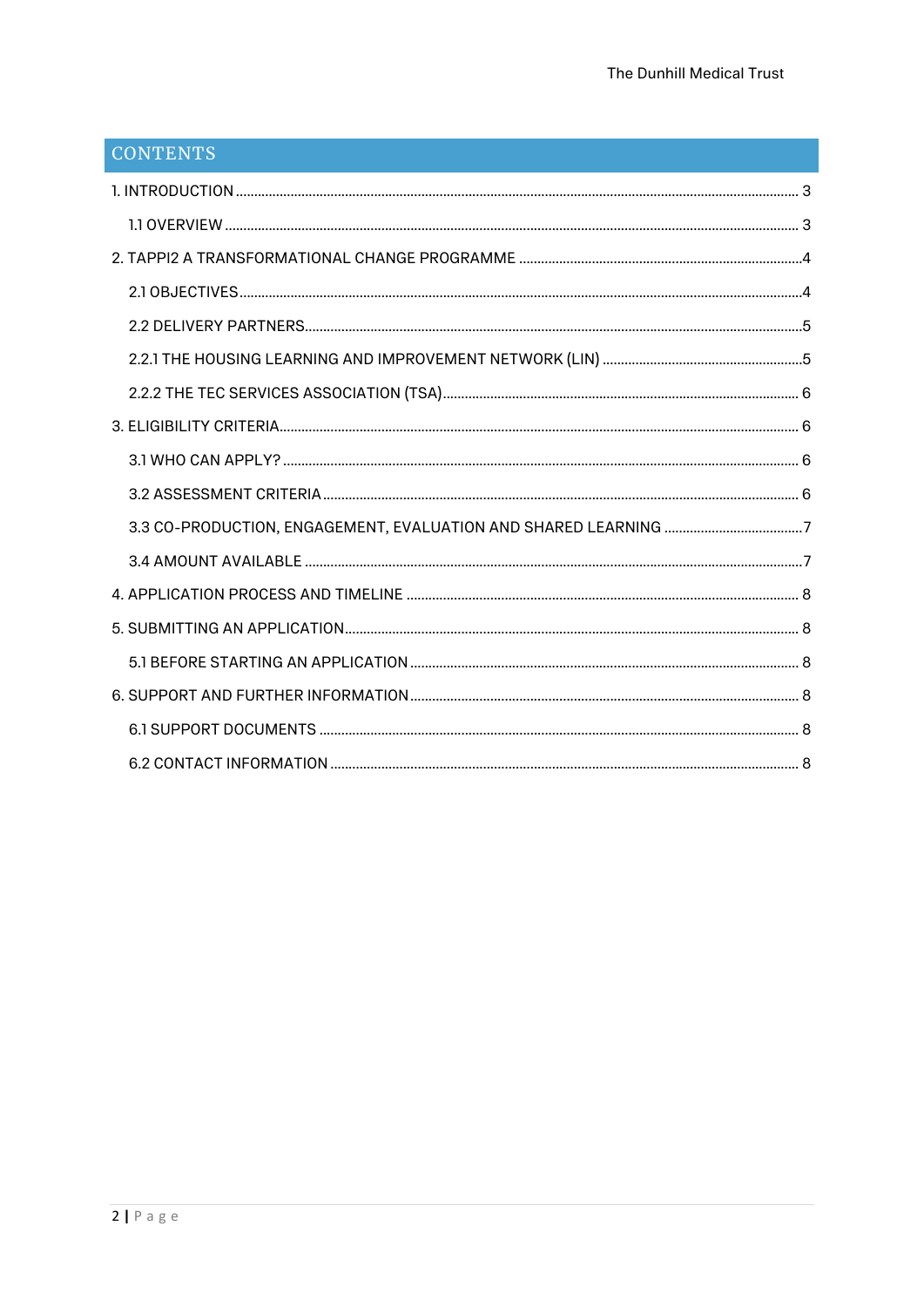# <span id="page-2-0"></span>1. INTRODUCTION

## <span id="page-2-1"></span>1.1 OVERVIEW

The Technology for our Ageing Population Panel of Innovation (TAPPI) project examined current practice and set out the future directions for the use of technology in housing and care contexts, with the aim of creating practical and useful principles for action that make life better and more fulfilling for our ageing population. The project [report](https://www.housinglin.org.uk/Topics/browse/Design-building/tappi/) which was published and launched in October 2021 had three aims:

- To establish the core principles that are crucial to the creation of housing and care environments in which technology is included to make life better and easier for people.
- To gather best practice examples (both in terms of insight and action) that can inspire all of those involved in delivering housing and care to do better.
- To generate several vital questions to stimulate further strategic conversations and actions.

This funding call aims to ensure that the evidence gathered in Phase 1 is built upon and used to create a TAPPI Framework, by embedding the recommended TAPPI Principles within a transformational change programme, developing and testing supportive guidance and tools in live "locality based" (demonstrator sites) and with a view to catalysing nationwide adoption through engagement from the "ground up".



*The 10 TAPPI Principles*

In partnership with The Housing Learning and Improvement Network (LIN) and the TEC Services Association (TSA), TAPPI Phase 2 seeks to co-produce the TAPPI Framework with locality-based organisations who are interested in embedding the TAPPI Principles within their services, which will ensure that the framework is developed and tested in real settings. This phase will gather the evidence of what is possible and challenge what is perceived to be impossible, building upon the learning gathered during the pandemic and creating new housing service models using technology enabled care which supports personalisation and, simply, delivers better outcomes for people.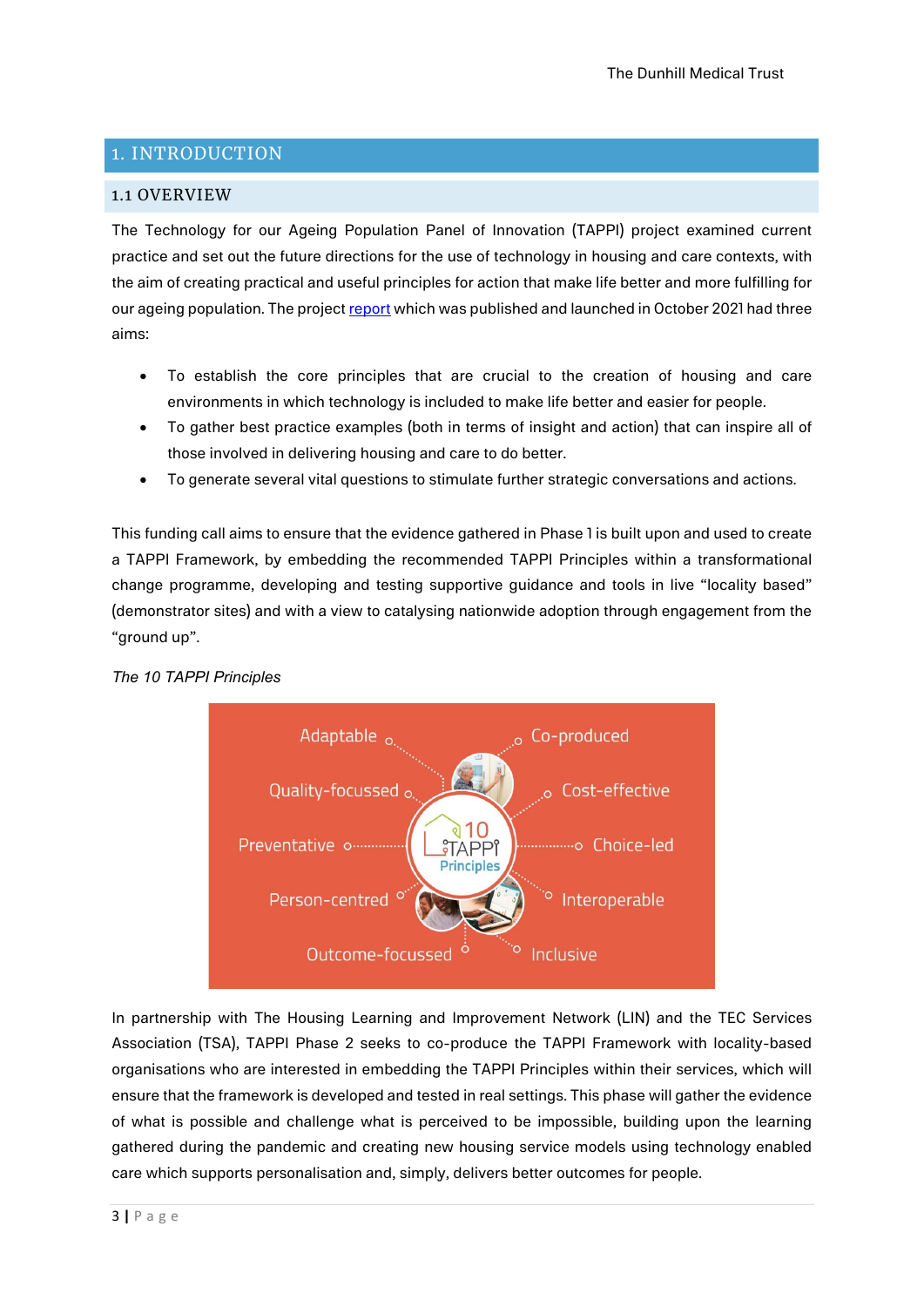## <span id="page-3-0"></span>2. TAPPI2 A TRANSFORMATIONAL CHANGE PROGRAMME

### <span id="page-3-1"></span>2.1 OBJECTIVES

TAPPI Phase 2 seeks to co-produce a "TAPPI Framework" by working with four locality "testbeds" (or demonstrator sites), led by community-based organisations who are interested in ensuring that the principles proposed during Phase 1 are developed and tested in real settings. This phase will gather the evidence of what is possible and challenge what is perceived to be impossible, building upon the learning gathered during the pandemic and creating new and scalable housing service models using technology-enabled care which supports personalisation and, simply, delivers better outcomes for people.

The convenors of the TAPPI programme and its delivery partners are keen to work with, and share experiences from, a wide range of organisations which provide housing and enabling technology that support the independence of older people, for example, in mainstream housing different forms of grouped living, step-down dwellings to support reablement/rehab, extra care housing or other forms of assisted and/or supported living.

We view enabling technology as a vital element of supporting older people to remain as independent as possible in their own homes and communities, so this programme is much broader than simply evaluating the impact of the digital upgrade of a scheme's alarm systems, for example. We're looking for practical, holistic solutions and supporting services that can enable people to achieve better, personalised outcomes effectively and efficiently within local communities. With this in mind ideally each 'testbed' will set out a clearly defined geography – such as a local authority area, the types of older persons' dwellings involved and identify how many older people will be engaging in Phase 2.

The programme will be co-produced with the successful applicant organisations over a 12-15-month period.

We envisage that it will include but is not limited to:

- The creation of a TAPPI Framework demonstrating how the principles proposed in TAPPI Phase 1 have been embedded successfully in a variety of situations.
- A "TAPPI readiness" tool to help participant organisations identify the areas that require the most support from the programme. The tool will also be repeated at the end of the programme to show the journey travelled of those taking part.
- Development of Service and Technology Standards to support interoperability, minimum digital living standards and alignment with Modern Methods of Construction (MMC)
- Creating case studies and best practice examples to aid and inform others seeking to adopt the principles.
- Developing a suite of tools to create a rounded resource to accompany the framework.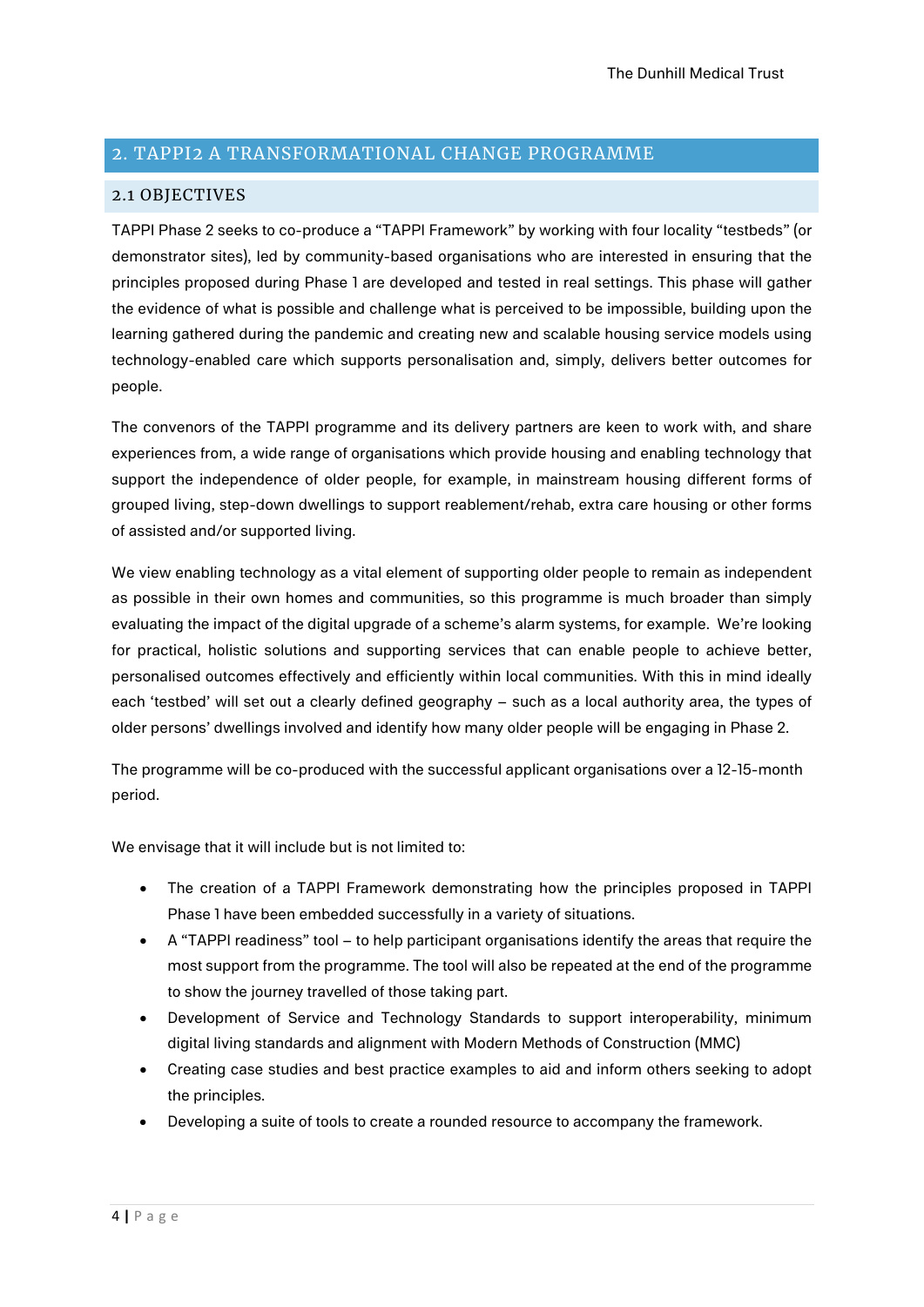- Bridging the existing knowledge gap by developing a central place to collate, curate and access knowledge drawing on sector expertise and newly-created content from the learning taking place.
- Exploring ways to address ethical concerns about putting certain types of technology in the homes of vulnerable adults. (Research has shown that some local authorities use this as a barrier for not introducing technology (particularly monitoring) into the homes of older people. The project seeks to challenge and explore these barriers and identify best practice in addressing and overcoming them).
- The creation of a benefits realisation and impact evaluation report.

Potential applicants may wish to visit the Housing LIN curated **[TAPPI website](https://www.housinglin.org.uk/TAPPI)** for more information.

#### <span id="page-4-0"></span>2.2 DELIVERY PARTNERS

We have appointed two delivery partners with complementary skills to manage and deliver this programme.

### <span id="page-4-1"></span>2.2.1 THE HOUSING LEARNING AND IMPROVEMENT NETWORK (LIN)



The [Housing Learning and Improvement Network \(](https://www.housinglin.org.uk/)LIN) is a sophisticated network bringing together housing, health and social care professionals in England, Wales, and Scotland to exemplify innovative housing solutions for an ageing population. Recognised by government and the housing with care sector as a leading 'knowledge hub' on specialist housing, our online and regional networked activities:

- connect people, ideas, and resources to inform and improve the range of housing choices that enable older and disabled people live independently
- share market insight and intelligence on latest funding, research, policy, and innovative developments to spread practice faster, and
- engage with industry to raise the profile of specialist housing with developers, commissioners, and providers to plan, design and deliver aspirational housing for an ageing population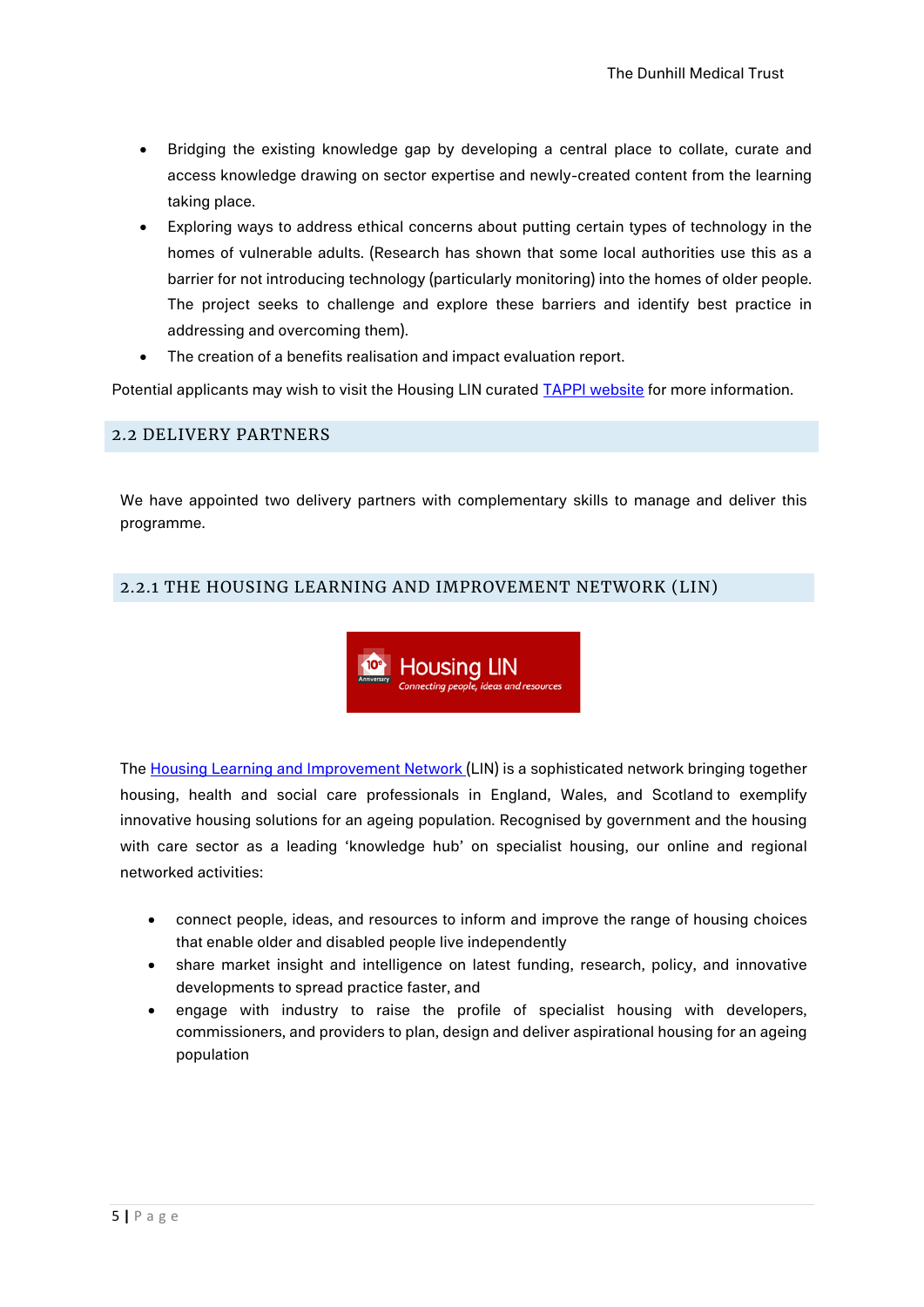## <span id="page-5-0"></span>2.2.2 THE TEC SERVICES ASSOCIATION (TSA)



The **TSA** is the industry and advisory body for technology enabled care (TEC) in the UK. They work and lobby for the increased uptake of digital solutions and TEC into health and social care, with a person-centred approach. Their mission is to drive the transformation and growth of the TEC industry, with a vision that people can choose technology enabled care to enrich and enhance their everyday lives. The TSA works alongside and advises TEC organisations though their advisory services, training academy, Quality Standards Framework and membership services. Their stakeholders include telecare and telehealth providers, suppliers, housing association, care providers, health and social care commissioners, government bodies, procurement frameworks, emergency services, academia, and charities. They have a key role in lobbying around addressing the impact of the upcoming analogue to digital switchover and the need to prepare.

## <span id="page-5-1"></span>3. ELIGIBILITY CRITERIA

### <span id="page-5-2"></span>3.1 WHO CAN APPLY?

UK-based organisations (which might include Local Authorities, Housing Associations/Providers, Healthcare Trusts, Charities etc.) who are already interested in integrating technology with housing, health and social care and would be receptive to testing the TAPPI Principles, together with those that are new to the concept but recognise its importance. The programme would seek to influence several groups, principally: housing providers, designers and architects, technology suppliers, and procurement professionals (both health and social care providers and consumers, particularly older people who are living independently and not drawing on social care).

Applicant organisations would ideally be from a mix of urban and rural settings, two-tier and unitary authorities, and organisations (both third sector and private sector) who are both experienced and new to the concept of integrating technology with housing, health and social care.

#### <span id="page-5-3"></span>3.2 ASSESSMENT CRITERIA

• Applicants will be asked to complete a short application form explaining why they wish to take part and how they are currently, or intending to, integrate and use technology within housing, health and social care settings to improve outcomes for older people.

When assessing applications, the panel will look at how applicants have considered:

- What outcomes would you hope to achieve for older people through introducing technology solutions
- What issues or challenges might need to be overcome
- How you will use the technology and any insights/data to better support people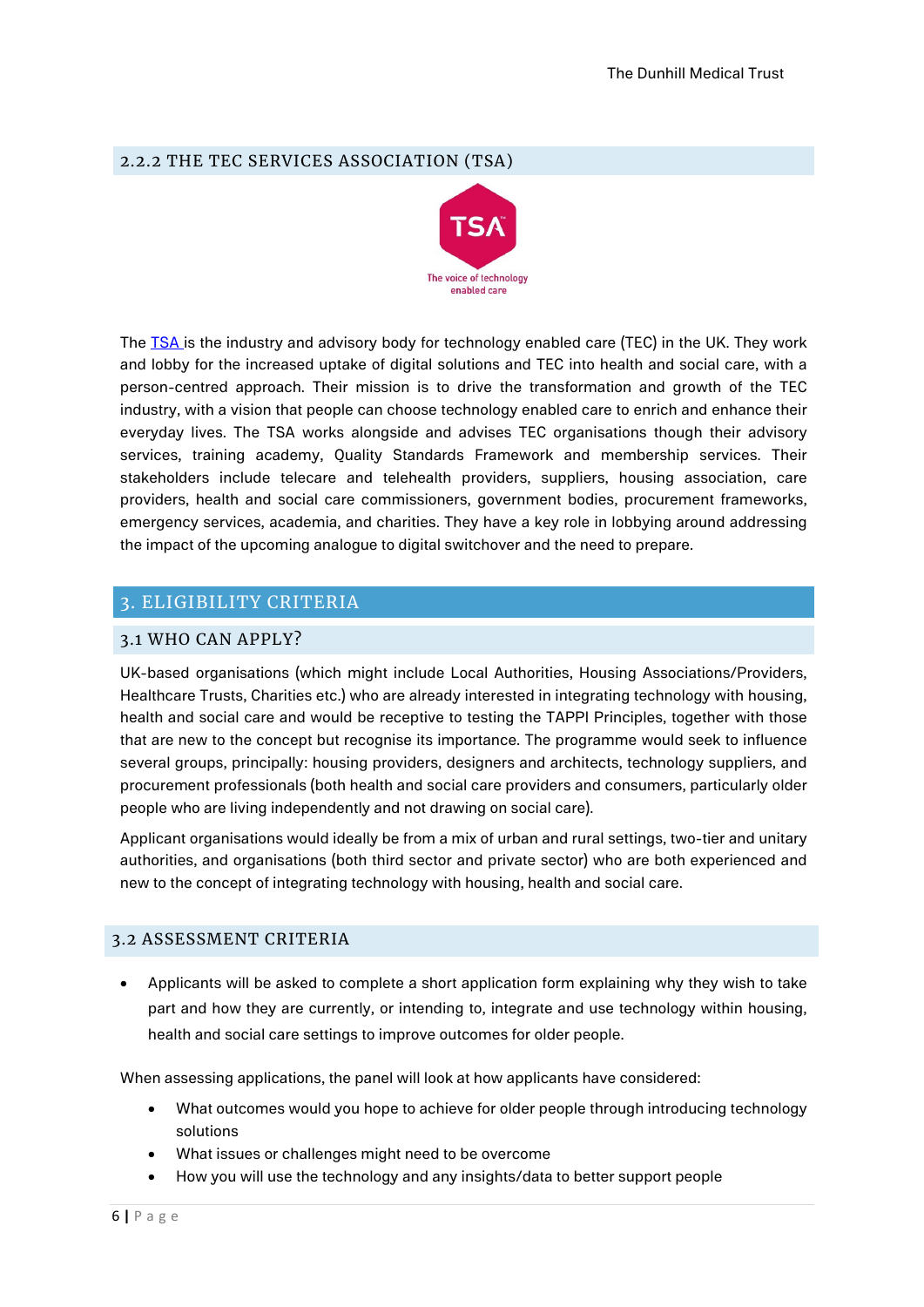- How you intend to co-produce solutions and engage older people
- The resources you need to encourage participation
- What technology you propose for testing
- Your commitment to sharing the learning from the project

## <span id="page-6-0"></span>3.3 CO-PRODUCTION, ENGAGEMENT, EVALUATION AND SHARED LEARNING

Co-production and engagement and evaluation and shared learning are key principles of our strategic framework. We will be separately identifying partners who can support locality-based organisations in the delivery of:

- Co-production and engagement to ensure the views of older people, housing providers, care staff and other stakeholders are captured and embedded within the planning of the TAPPI support programme
- Evaluation and shared learning to work within the programme to create the qualitative and quantitative benefits evaluation methodology and framework, capturing data in real-time and evaluating during the programme as well as reporting overall evaluation at the end of the support programme.

Together we hope this will equip participating organisations to not only evaluate this programme but also any future similar programmes in which they are involved.

#### <span id="page-6-1"></span>3.4 AMOUNT AVAILABLE

We will be providing funding for up to four organisations to ensure a dedicated resource can be allocated to the TAPPI 2 programme and to provide initial seed funding for investment in digital solutions to implement within selected properties.

The amount available will be £75,000 (inc. VAT) per organisation which could provide up to £40,000- 50,000 for resourcing and £25,000-35,000 for seed funding for enabling technology solutions.

Development and implementation support and expertise will be provided by a team of associates from TSA to work alongside the selected organisations and the co-production and evaluation partners to ensure TAPPI principles are incorporated within the deployment of technology solutions and future housing developments, assisting with the enhancing of staff awareness and the engagement with technology solution suppliers.